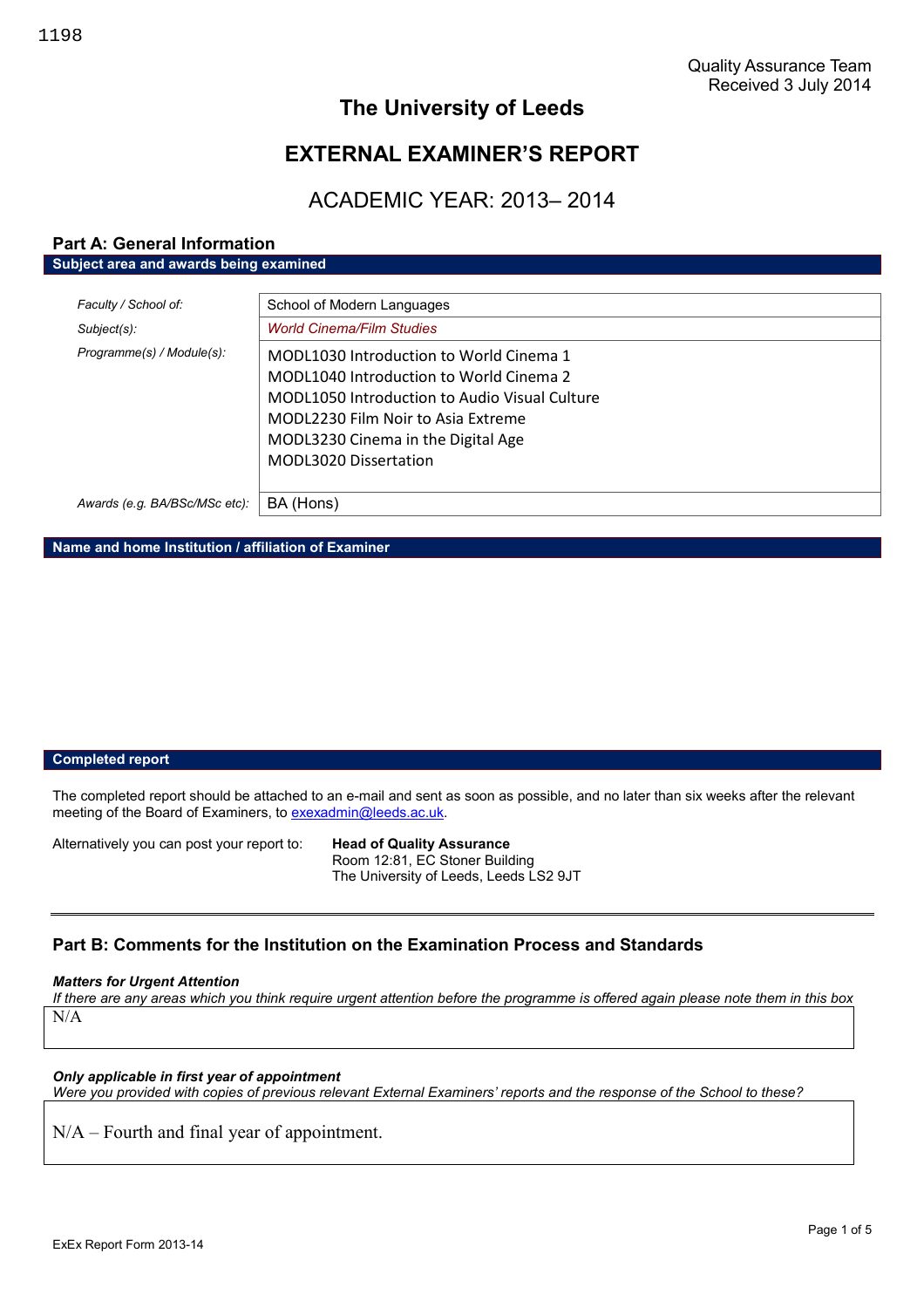#### *For Examiners completing their term of appointment*

*Please comment on your experience of the programme(s) over the period of your appointment, remarking in particular on changes from year to year and the progressive development and enhancement of the learning and teaching provision, on standards achieved, on marking and assessment and the procedures of the School*

I have been pleased to engage with a collegial and responsible set of colleagues who have been willing to listen to and engage with my constructive feedback. The issue of close textual screen analysis is now one that is fully embedded at key stages of the curriculum at years 1 and 2 via apt close sequence analyses. With the introduction of the new cornerstone course MODL1050 and with plans in place to rename the programme to Film Studies and revise the level 1 core courses in terms of thematic blocks and content, this is evidence of the team not resting on their laurels but in fact responding to and moving with the times in a very positive way. However, there is still some work to be done in terms of teaching and cohering core subject analytical skills across ICS and World Cinema/Film Studies and I elaborate on this further in the final comments section on page 6 below.

- **1. Please indicate the extent to which the programme Aims and Intended Learning Outcomes (ILOs) were commensurate with the level of the award**
	- *The appropriateness of the Intended Learning Outcomes for the programme(s)/modules and of the structure and content of the programme(s);*
	- *The extent to which standards are appropriate for the award or award element under consideration.*

Another positive year (my  $4<sup>th</sup>$  and final one at Leeds as External Examiner) with a wide range of grades achieved across all modules. Where appropriate the penalty system (as clearly indicated on the essay submission sheet) has also been applied and fairly used. From the evidence of assessments that I have seen and discussions with teaching staff, there appear to be high levels of teaching and interaction amongst staff and students pertaining to subject study matters. The learning outcomes and assessments are clear and the standards are more than appropriate for the award.

#### **2. Did the Aims and ILOs meet the expectations of the national subject benchmark (where relevant)?**

 *The comparability of the programme(s) with similar programme(s) at other institutions and against national benchmarks and the Framework for Higher Education Qualifications.*

Yes. From the evidence of work that I have seen, communications with staff over email and discussions in person, the subject benchmarks are all being met in line with competitor institutions.

#### **3. Please comment on the assessment methods and the appropriateness of these to the ILOs**

 *The design and structure of the assessment methods, and the arrangements for the marking of modules and the classification of awards;*

*The quality of teaching, learning and assessment methods that may be indicated by student performance.*

There is a good range of assessment methods in use and these are all more than satisfactory. The use of the moderator for each unit is an excellent quality control procedure and he/she is doing their job well in each case, not least in providing a clear written trail of where marks have been adjusted up or down, and clear reasons given as to why.

#### **4. Were students given adequate opportunity to demonstrate their achievement of the Aims and ILOs?**

- *The academic standards demonstrated by the students and, where possible, their performance in relation to students on comparable courses;*
- *The strengths and weaknesses of the students as a cohort.*

Yes. There is a range of assessments and a good variety of testing questions at the appropriate levels from years 1 to 3. This year with 2 students proceeding to dissertations in the final year there were two strong and solid pieces of work at 65% and 70% respectively.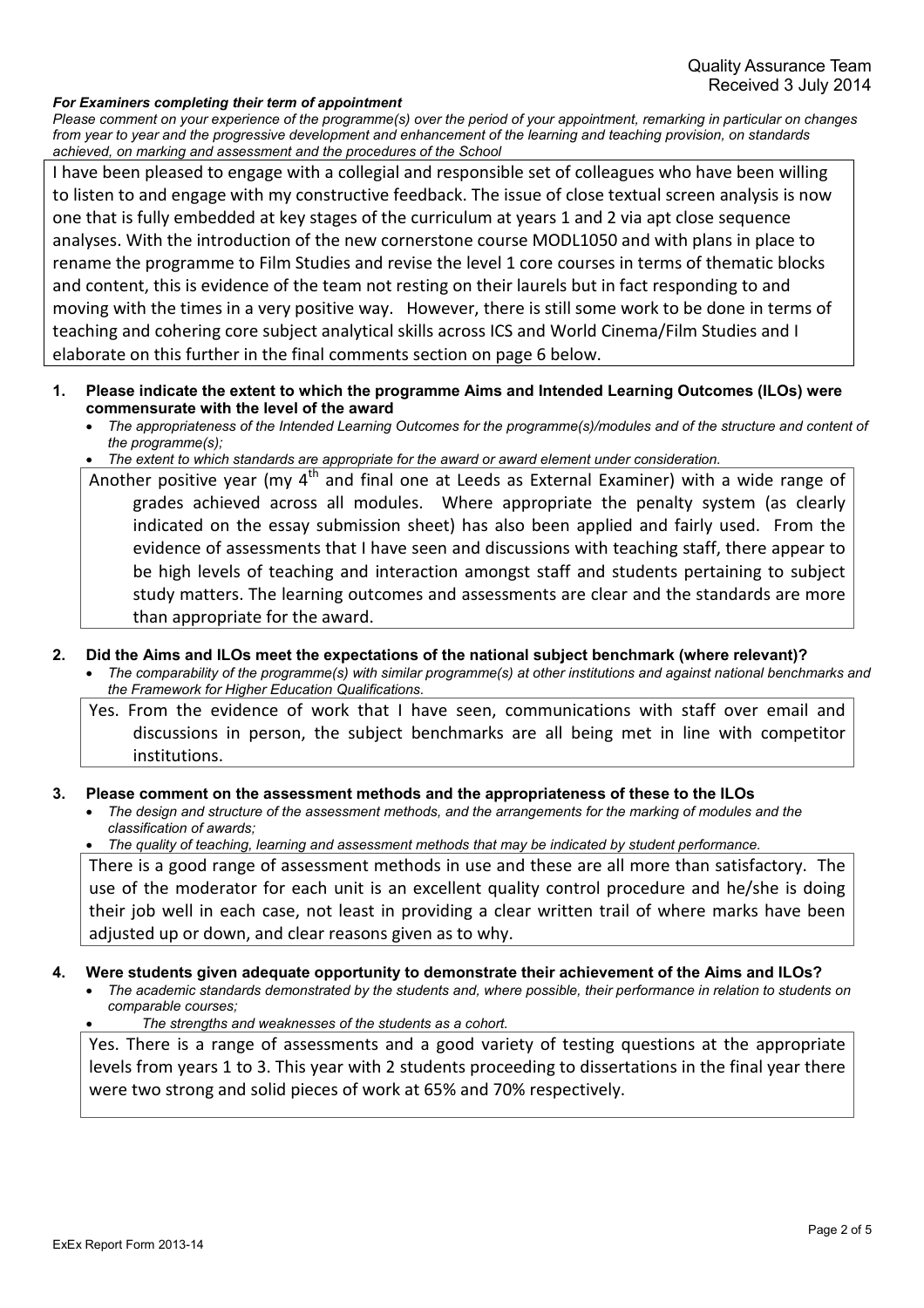- **5. For Examiners responsible for programmes that include clinical practice components, please comment on the learning and assessment of practice components of the curriculum** N/A
- **6. Please comment on the nature and effectiveness of enhancements to the programme(s) and modules since the previous year**

*It would be particularly helpful if you could also identify areas of good practice which are worthy of wider dissemination.* There is a sustained and continued through-line noticeable across all modules where the programme is brought together through a committed focus on questioning, interrogating and analysing all cinemas through a polycentric framework. This year I was able to again access on campus the on-line Blackboard system that staff and students are using and this also confirms my point here. The introduction of the cornerstone course MODL1050 and the close sequence analyses on course units at level 2 are also effective enhancements.

**7. Please comment on the influence of research on the curriculum and learning and teaching** *This may include examples of curriculum design informed by current research in the subject; practice informed by research; students undertaking research.*

As from my previous three years – all tenured staff teaching on this programme are active researchers publishing at national and international levels. From the course handbooks, reading lists and essays and exams, there was evidence of staff engaging not only with their own work in the field, but also as their own work dialogues and critiques established orthodoxies in the fields of film studies and world cinema. There is also opportunity for early career colleagues to make an active contribution to the teaching and assessment of the courses on offer.

**8. Where the programme forms part of an Integrated PhD, please comment on the appropriateness of the programme as training for a PhD**

N/A

#### **For Examiners involved in mentoring arrangements**

**9. If you have acted as a mentor to a new External Examiner or have received mentor support please comment here on the arrangements**

N/A

## **The Examination/Assessment Process**

**10. The University and its Schools provide guidance for External Examiners as to their roles, powers and responsibilities. Please indicate whether this material was sufficient for you to act effectively as an External Examiner.**

*Whether External Examiners have sufficient access to the material needed to make the required judgements and whether they are encouraged to request additional information.*

Yes. I received all material in good time and my comments and feedback were all taken up collegially.

**11. Did you receive appropriate documentation relating to the programmes and/or parts of programmes for which you have responsibility, e.g. programme specifications or module handbooks, marking criteria?**

*The coherence of the policies and procedures relating to External Examiners and whether they match the explicit roles they are asked to perform.*

Yes.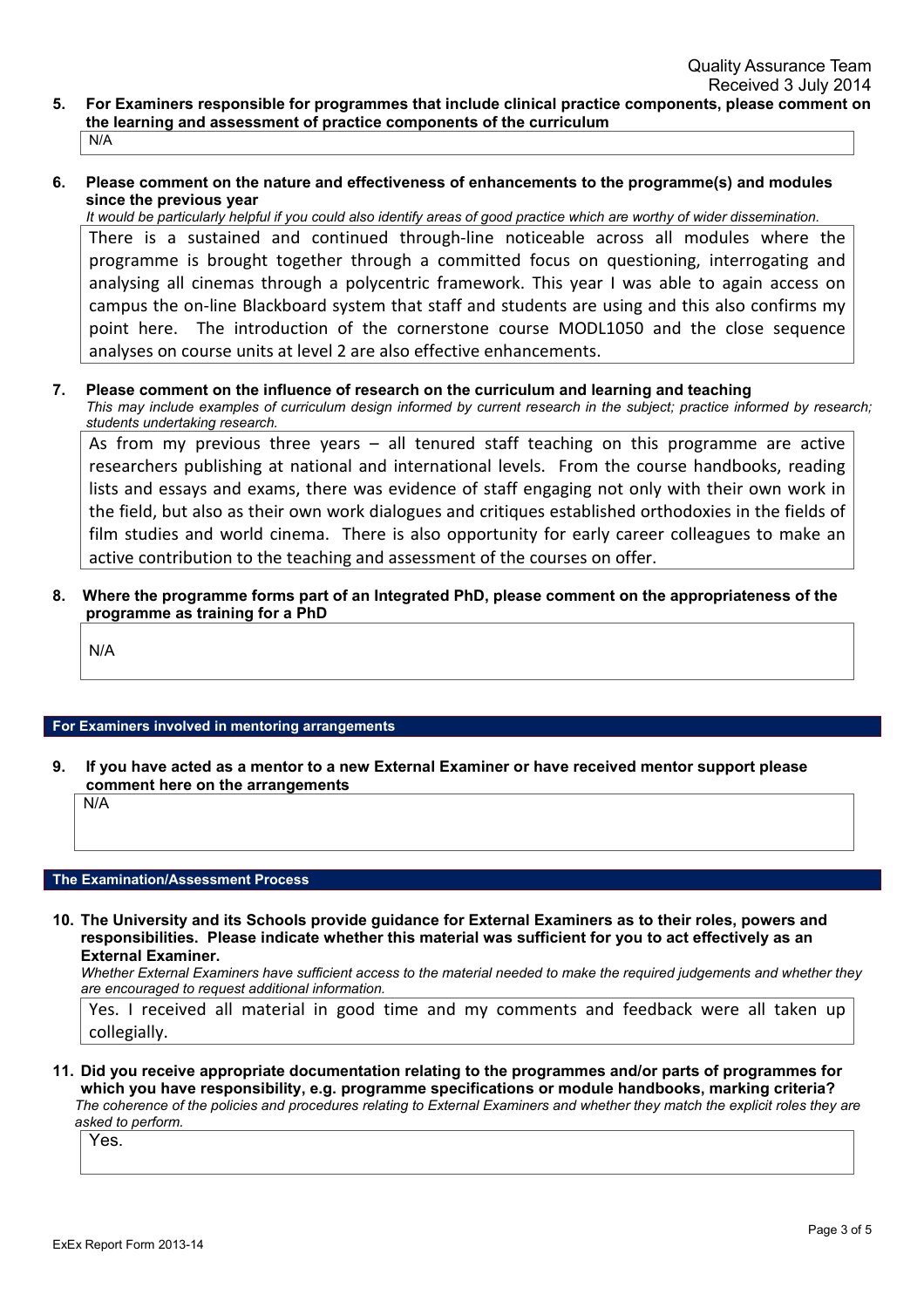**12. Were you provided with all draft examination papers/assessments? Was the nature and level of the questions appropriate? If not, were suitable arrangements made to consider your comments?** Yes.

**13. Was sufficient assessed / examined work made available to enable you to have confidence in your evaluation of the standard of student work? Were the scripts clearly marked/annotated?**

Yes. This year with 2 students proceeding to dissertations in the final year there were two strong and solid marks and work at 65% and 70%.

**14. Was the choice of subjects for dissertations appropriate? Was the method and standard of assessment appropriate?**

Yes.

**15. Were the administrative arrangements satisfactory for the whole process, including the operation of the Board of Examiners? Were you able to attend the meeting? Were you satisfied with the recommendations of the Board?**

Yes.

**16. Were appropriate procedures in place to give due consideration to mitigating circumstances and medical evidence?**

This must have taken place at another meeting as we did not formally raise this or discuss this at the Exam Board – i.e. to my knowledge it was not the business of this Board to discuss and take decisions on mitigating circumstances via medical evidence.

#### **Other comments**

## **Please use this box if you wish to make any further comments not covered elsewhere on the form**

I have one main comment to make in my outgoing year and it follows on from my previous year's discussions, comments and observations. The following point was raised and discussed with staff at the exam board and is based on my observations and reading of material relating to the student cohort from this year and previous years. The comment below has been made before by myself but this year it takes on a sense of urgency as, as I understand it from discussions with the teaching team, the ICS students made a formal complaint about marks they received from the MODL3230 Digital Cinema course. This was due to a perception on their part that they had been unfairly marked or penalised for not having undertaken adequate close textual analysis in the course assessments. I looked over the course materials, assessments, marks and feedback comments and how the marks were adjusted in some cases, and am happy to record that the teaching and learning quality assurance procedures at Leeds have been followed and more to the point that the marks and comments are apt.

In the light of this formal complaint and to possibly avoid a similar situation from occurring again (not least in the NSS culture and students spreading comments about the course through social media sites and word of mouth – which sometimes can be unfair/disgruntled comments due to the low mark that has been awarded ), I would like to note and recommend:

- 1. That the issue of dealing with close textual film analysis alongside social and cultural studies contextualisation and analyses of the films, especially as the students' progress from years 1 to 3 in both ICS and World Cinema/Film Studies, does need dealing with now through a concerted effort across ICS and World Cinema.
- 2. I fully appreciate that the students on the degree programme are working between being based in and choosing modules from across Modern Languages and also the Institute for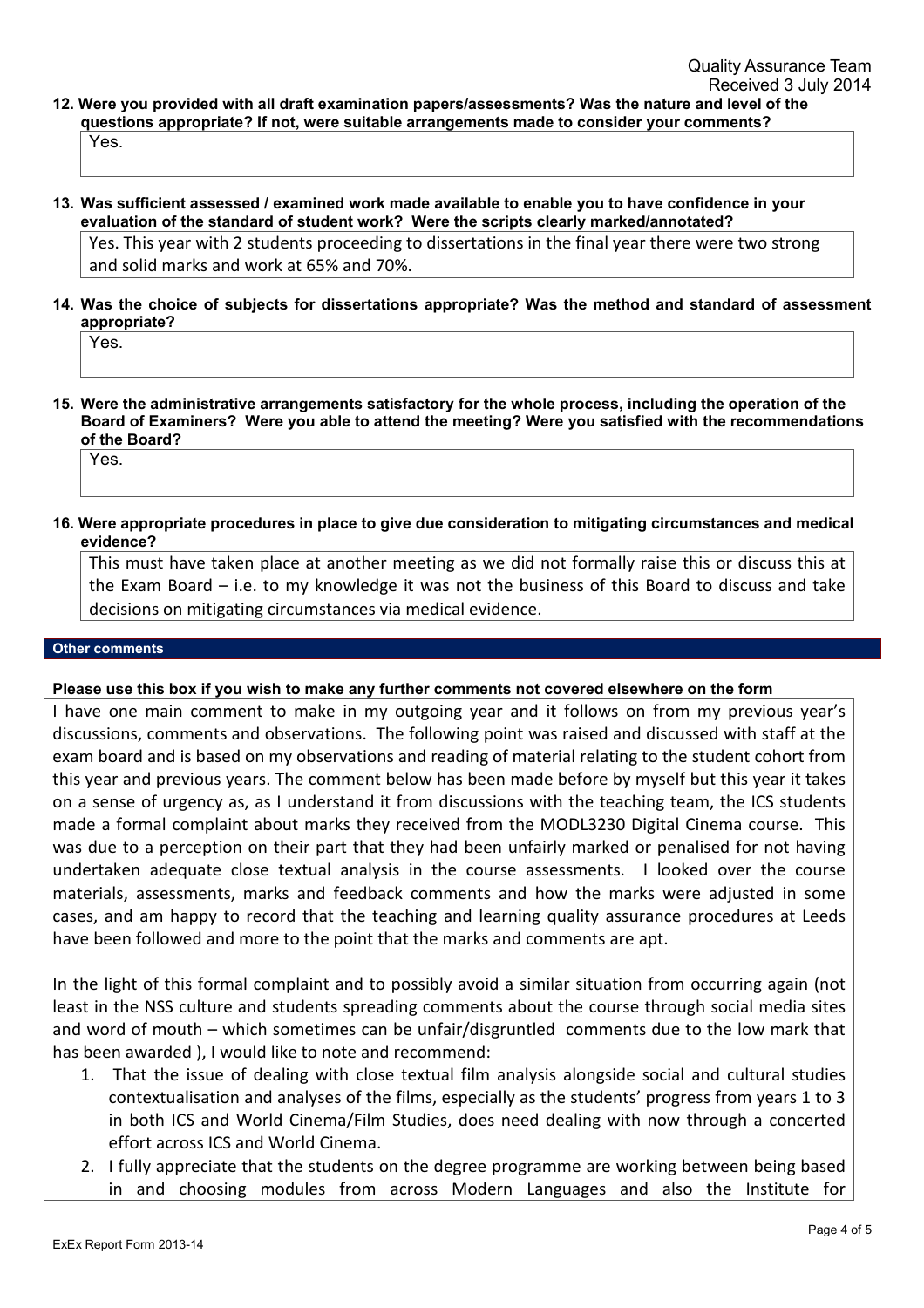Communication Studies. However, I still have a sense that not all students are taught or grounded in a core introduction to film studies analysis in the same way, and if they are, they seem to forget to apply these important analytical skills as they move from years 1 to 3.

3. This should now be a timely opportunity for World Cinema/Film Studies and ICS colleagues to sit around the table and have formal minuted meetings to discuss and agree a common ground approach to one or two of the core units that should usefully help all students in this matter.

Finally, I would like to congratulate the teaching and administration team on a successful fourth year in terms of the delivery of the programme, collegial and professional communication between each other and myself, and as always a ready willingness to be attentive to and take on board useful points from our collective work and discussions.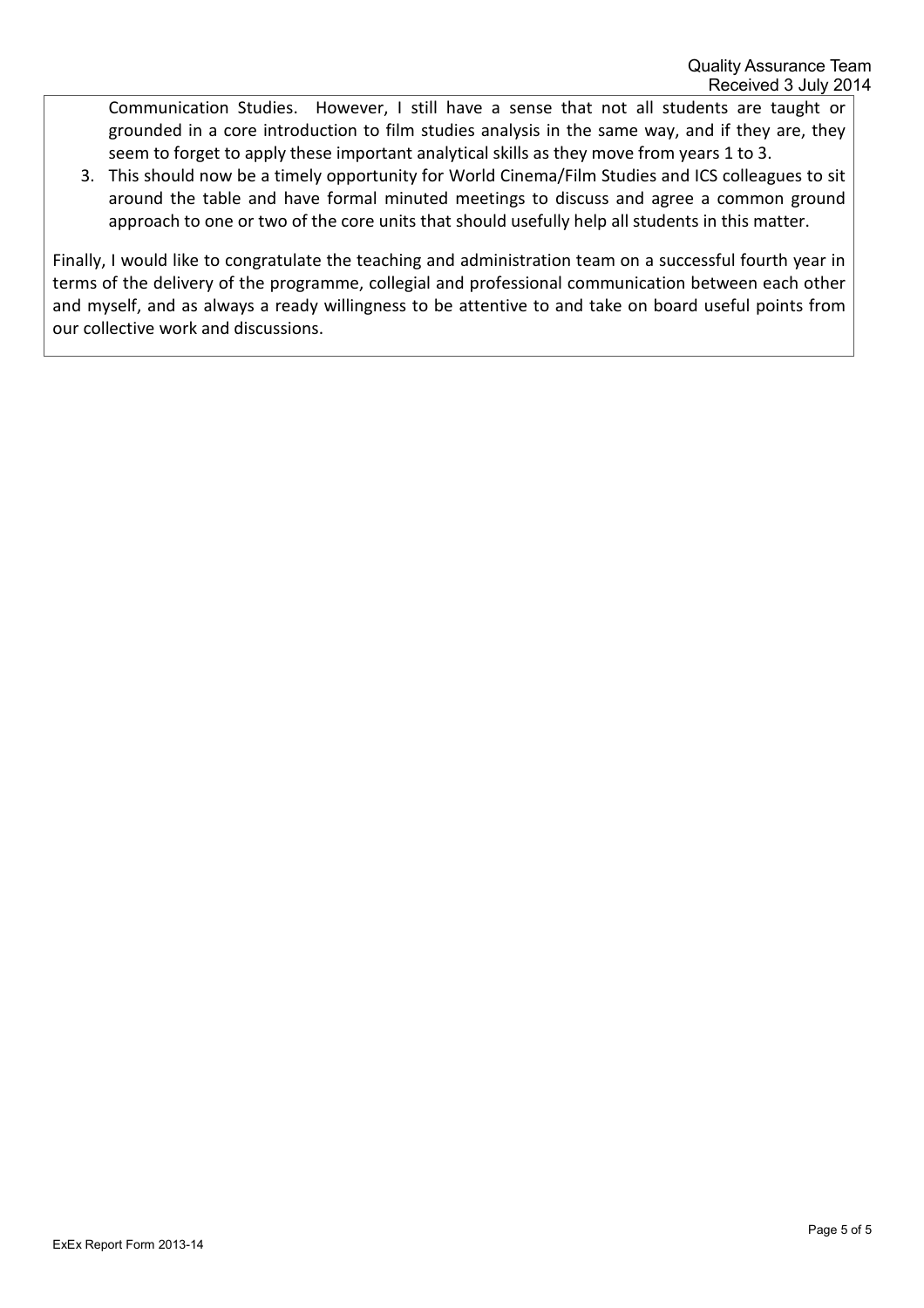Quality Assurance Team Received 25/02/2015

# **School of Modern Languages and Cultures**

FACULTY OF ARTS



02 March 2015

# **Ref.: Reply to External Examiner's Report**

Dear

Thank you very much indeed for your detailed and overall positive report on the 2013-14 performance of the JH World Cinemas programme. We are pleased to hear that overall you are satisfied with our programme design, and that you have found evidence of excellent teaching and results in our students' assessment portfolios. Equally as rewarding is your identification of robust film scholarship behind our research-led provision, and our transparent and professional marking procedures.

It is also reassuring to hear that you are satisfied with action taken in response to your comments last year. We are nonetheless thankful for the various further comments and suggestions for improvement that you have made, and which I would like to address here:

## ICS / CWC analytical skills gap:

Last year we acted on your comments about the gap between the close textual analysis skills of our internal students and those of ICS students (who can take our modules as programme options rather than electives) by constructively aligning these skills with the module assessment methods. Although this has yielded some positive results many of the ICS students received lower marks for their assessments this year, which prompted a group of finalists to complain about the marking. We, ICS and you, upheld the grades awarded but as you point out the fact that this issue was raised makes clear the core problem has not been adequately resolved. To that end you suggested that CWC and ICS colleagues meet to discuss a common approach, and I am happy to report that this is now underway. I have already had one meeting with my counterpart in ICS to discuss the provision and expectations on both side, and ways that these can be aligned more closely Discussion included the possibly of amendments to the final year module, and the ways in which closes textual analysis is emphasised in ICS modules. A second meeting is due be held later this month, at which we will determine firm action points. In the meantime, we will be providing extra information about close textual